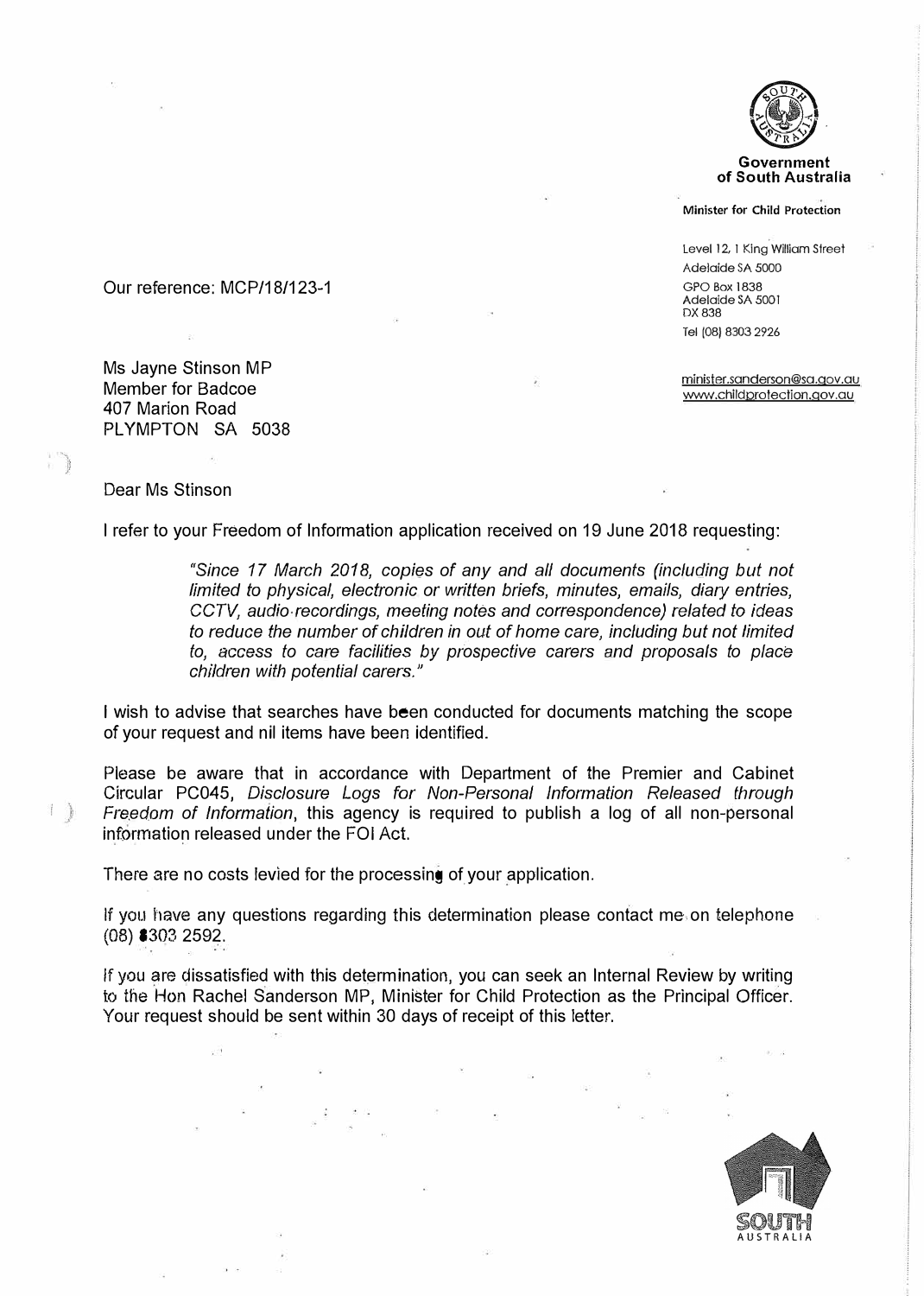I have also enclosed a copy of your rights to review and appeal this determination, which explains your review options.

Yours sincerely

 $\int$ 

Christian Fenech ACCREDITED FREEDOM OF INFORMATION OFFICER

 $\lesssim \frac{1}{2}$ 

26 June 2018